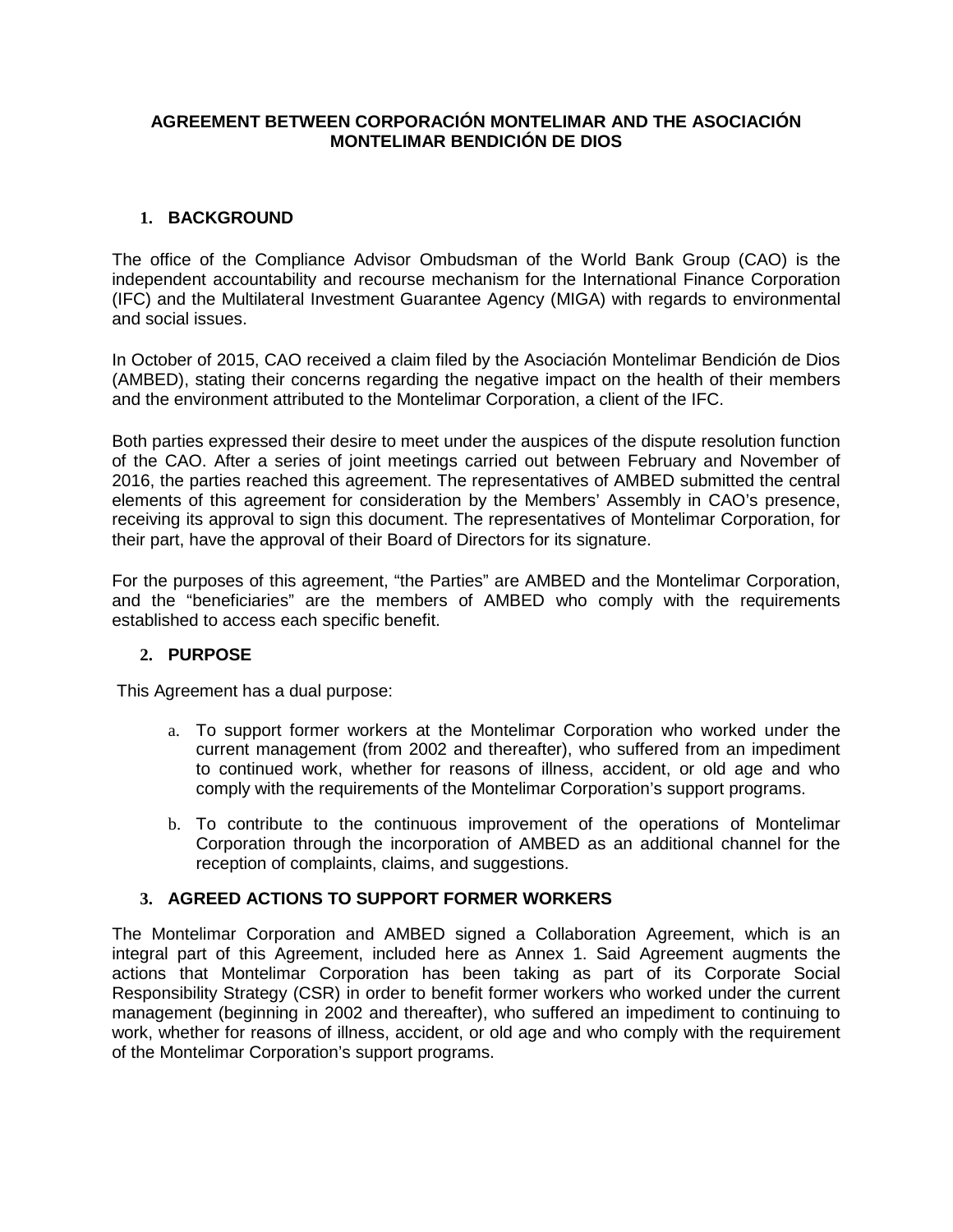The Collaboration Agreement combines temporary short-term health and nutritional benefits with sustainable actions in the medium-term to implement income and job generation projects and collaborate with national authorities in order to improve health services in the neighboring communities to the Montelimar plant.

# **4. AGREED ACTIONS TO CHANNEL COMPLAINTS, CLAIMS, AND SUGGESTIONS THROUGH AMBED**

The parties believe that the mechanisms in place at the Montelimar Corporation to respond to internal and external complaints are capable of responding to several of the issues raised in the claim filed with CAO, but that it is still necessary to make a greater effort to publicize their existence and function.

To this end, in their meeting on June 3, 2016, the parties agreed that AMBED will act as an additional conduit to divulge the existence of said mechanisms, and to channel the complaints of workers, former workers, and members of the community more generally. With this objective, the parties have held three specific meetings, and have defined a procedure attached to this agreement as Annex II.

# **5. NEXT STEPS**

The Parties express their satisfaction with regards to the respectful way in which conversation have been conducted so far, and undertake to commence implementation of the agreed upon actions immediately and to continue engaged in dialogue under the auspices of the CAO in order to identify new opportunities to collaborate and reach agreements.

With the aim of supplementing the agreements reached, and supporting its members who do not qualify to access the benefits specified above, AMBED will contact other national and international institutions that can provide additional resources. These actions will not affect the signed agreement or the spirit of the dialogue engaged in thus far.

The CAO, for its part, shall continue to accompany the Parties in its role as convener of meetings to continue to build a collaborative relationship, address - by mutual agreement - other issues mentioned in the complaint, seek additional sources of funding that can support the implementation of their Collaboration Agreement and resolve any impediments that may arise to the fulfillment of the commitments undertaken.

In the Municipality of San Rafael del Sur, on the 26th of the month of January 2017, 3 (three) copies of this Agreement are hereby signed.

For AMBED:

| José de la Cruz Bermúdez Sánchez -<br>President    |  |
|----------------------------------------------------|--|
| Víctor Manuel Solórzano Flores - Vice<br>president |  |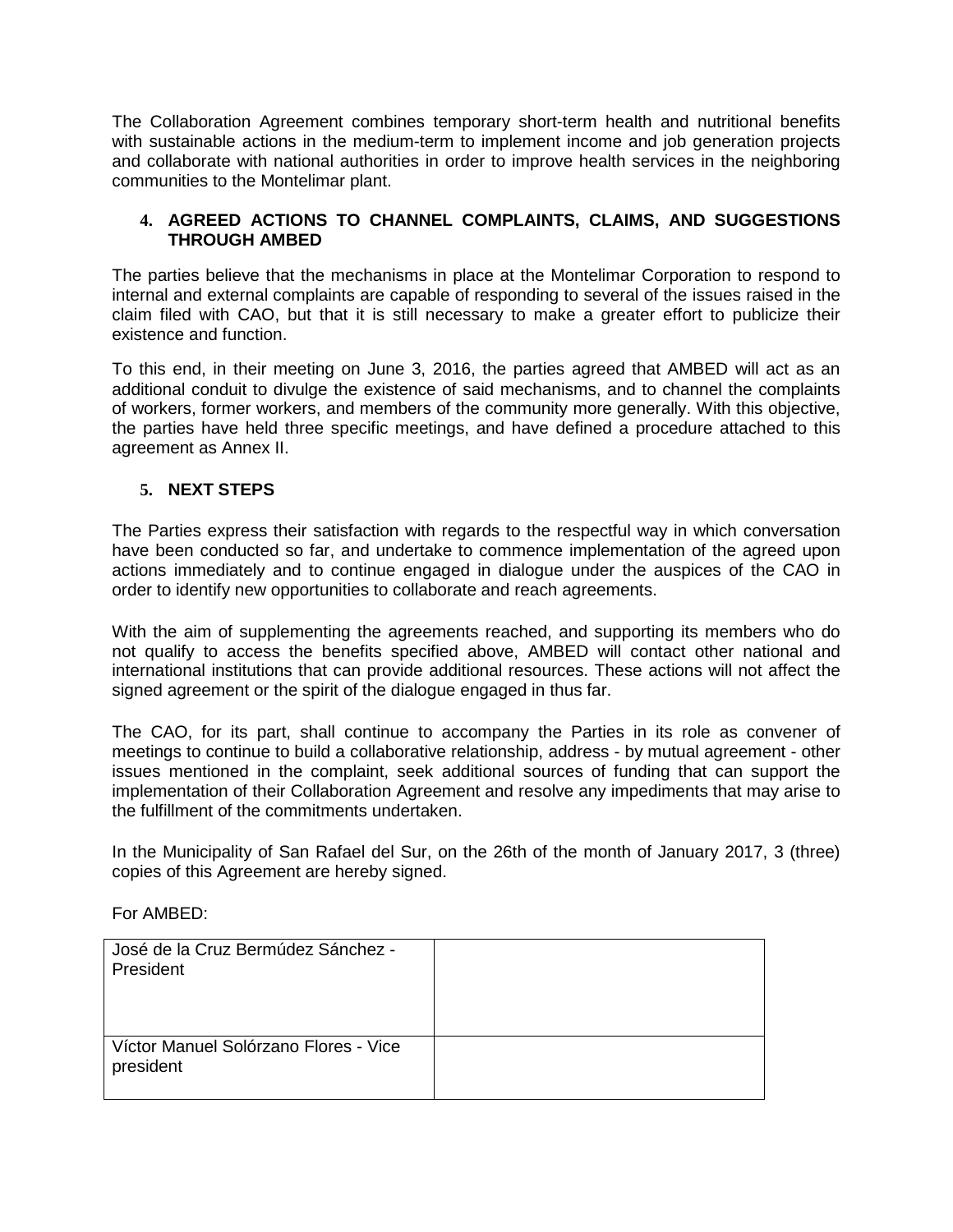| Basilio Antonio Martínez - Secretary |  |
|--------------------------------------|--|
|                                      |  |
|                                      |  |
|                                      |  |
|                                      |  |
| Yoban Sebastián Rodriguez Núnes -    |  |
| Treasurer                            |  |
|                                      |  |
|                                      |  |
|                                      |  |
|                                      |  |
| Víctor Hernández Sequeira - Chairman |  |
|                                      |  |
|                                      |  |
|                                      |  |
|                                      |  |
| Edwin Cáceres Rojas - Advisor        |  |
|                                      |  |
|                                      |  |
|                                      |  |
|                                      |  |

Cecilio Rojas – responsible for oversight

For Corporación Montelimar S.A.:

| Oscar Montealegre - General Manager                          |  |
|--------------------------------------------------------------|--|
| Oscar Gutiérrez - Administrative<br>Manager                  |  |
| Danelia Baltodano – HR Manager                               |  |
| Marlon Vargas – Supervisor of the<br>agricultural production |  |
| Varinia Herrera - Cooordinador of CSR<br>and communication   |  |
| Erick Prado - Occupational doctor                            |  |

# For the CAO team:

| Rogerio Cuadra Cardoze |  |
|------------------------|--|
|                        |  |
|                        |  |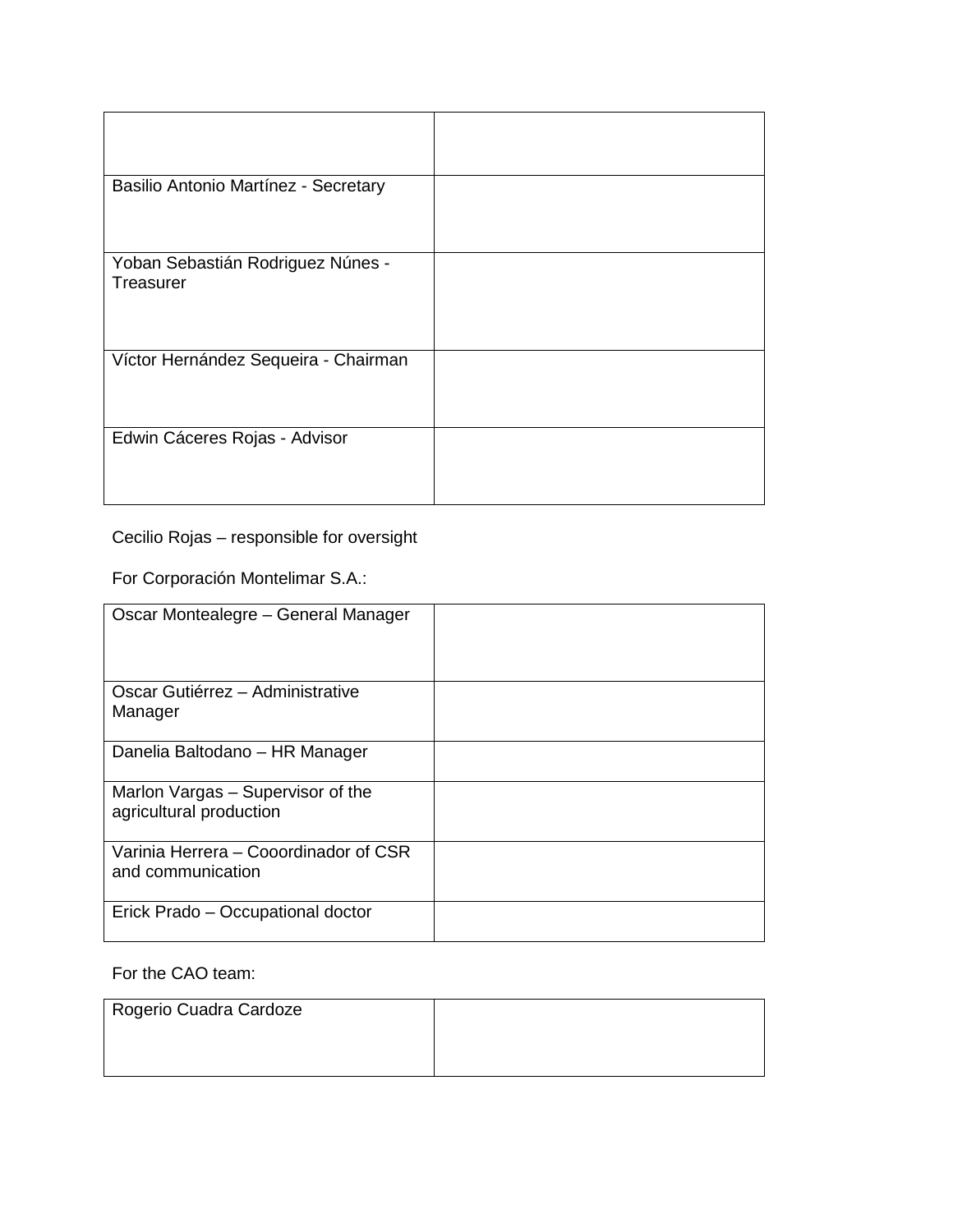### ANNEX I

# **COLLABORATION AGREEMENT BETWEEN CORPORACIÓN MONTELIMAR AND THE ASOCIACIÓN MONTELIMAR BENDICIÓN DE DIOS**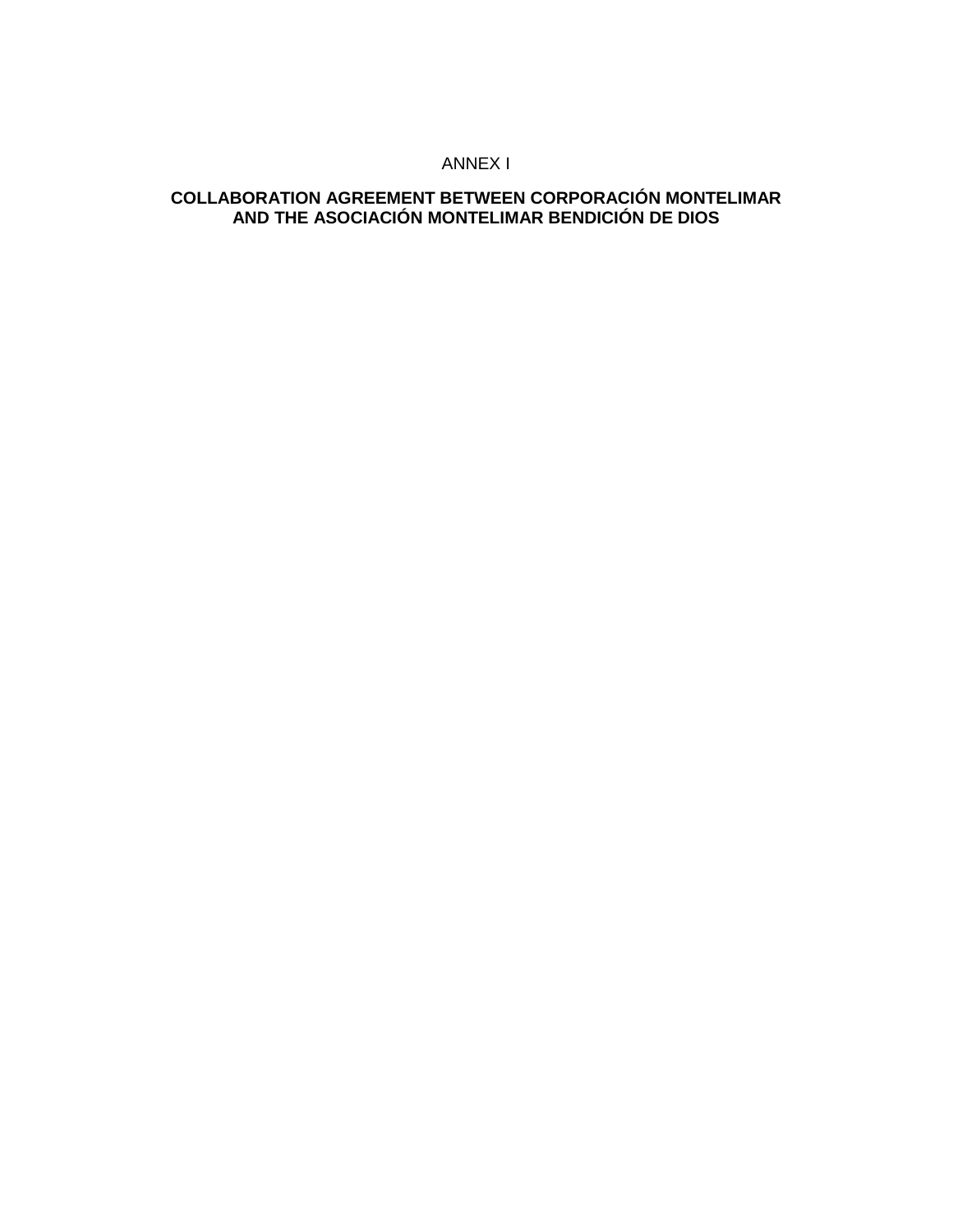# **COLLABORATION AGREEMENT BETWEEN CORPORACIÓN MONTELIMAR AND THE ASOCIACIÓN MONTELIMAR BENDICIÓN DE DIOS**

#### **BACKGROUND**

**The Corporación Montelimar S.A**. (thereafter referred to as "Montelimar Corporation") assumed, as of 2002, the management of Ingenio Montelimar, which is located 62 kilometers from Managua in the Municipality of San Rafael de Sur in the Department of Managua. The mission of the Montelimar Corporation is to contribute to the sustainable development of Nicaragua through efficient and responsible production of sugar, molasses and energy; a commitment that is upheld by 6 values that are practiced throughout its value chain: integrity, quality, innovation, responsibility, efficiency and leadership.

As part of this commitment, it established a voluntary Policy of Corporate Social Responsibility (CSR), as a new way of managing and doing business, ensuring that its operations are sustainable in economic, social and environmental terms, recognizing the interests of the different groups with which it has relationships. Furthermore, it has defined a CSR Strategy based on principles, guidelines and standards of performance established by the IFC, ISO Standard 26000 and the Global Compact, whose central pillars are: Sustainable Communities; Development and Opportunity; and the Environment. In the framework of these pillars, the company executes a variety of projects focusing on education, health and the environment, whose primary beneficiaries are communities located in its area of influence. To this end, it develops strategic alliances with other institutions, agencies and companies that support the same aims.

**The Asociación Montelimar Bendición de Dios (**thereafter referred to as **AMBED)** was founded in February of 2014 with the principal purpose of seeking solutions to the problem of Chronic Kidney Disease (CKD) in the area. It is made up of 316 residents afflicted with CKD, of whom AMBED reports that 213 are former workers and employees of the Montelimar Corporation. It also includes 52 people who allege to be widows and beneficiaries of former workers who have died from CKD. AMBED considers CKD to be an epidemic that strongly impacts the communities in the zone. People affected by Stage 3 CKD cannot continue working, their families are left without their main source of support, and they have to cover medical expenses. Not everyone who suffers from CKD manages to gain access to an INSS pension, and some only receive pensions in very reduced amounts. AMBED wishes to work with the Montelimar Corporation to conduct a joint search for solutions so that the community, workers and former workers can improve their quality of life. AMBED would also like to have the support of the Montelimar Corporation to approach other organizations that might help AMBED members to improve their situation.

Since 2008, the Montelimar Corporation has had a Comprehensive Health Program with 3 components: prevention, health monitoring and benevolent support for former workers and employees who suffer from chronic diseases, including CKD. After an exhaustive analysis of the positions put forward by AMBED, the Montelimar Corporation has identified the opportunity to incorporate some of these needs into its Strategy for Corporate Social Responsibility on behalf of its former workers and employees. Having defined the background, and taking into consideration points held in common, both parties have agreed to sign this collaboration agreement: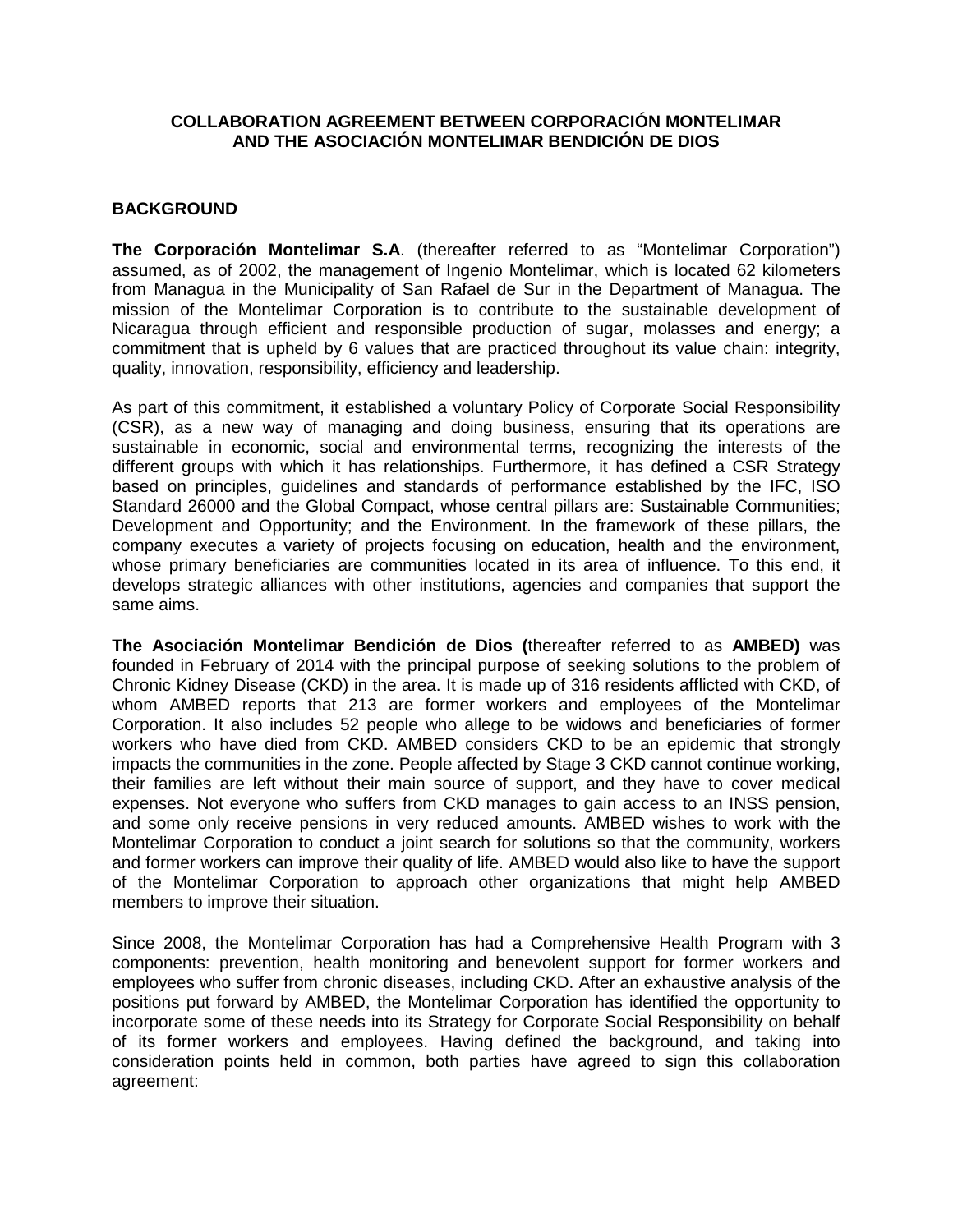**ARTICLE ONE.- PURPOSE:** To support former workers at the Montelimar Corporation who worked for at least two years under the current management, and who cannot continue working for reasons of disease, accident or old age.

**ARTICLE TWO.- SCOPE:** This agreement applies to all those workers and former workers at the Montelimar Corporation who worked for at least two years under the current management, which extends from 2002 onwards. This entails that every member of AMBED who meets the requirements described in this agreement shall have the right to access to the benefits set forth herein.

# **ARTICLE THREE.- ACTIONS TO SUPPORT WORKERS AND FORMER WORKERS:**

# 1. Health Support Program:

The Montelimar Corporation shall assimilate former company workers into its Health Support Program, which includes the following benefits:

- education and training about the disease that afflicts them,
- counseling on procedures for applying to receive the INSS pension,
- counseling on managing resources for appeal before the INSS when former workers with pensions of very low amounts may so require;
- medical care at the Montelimar Corporation clinic,
- support with basic medications<sup>[1](#page-5-0)</sup>, and
- transportation to doctor's appointments, medical exams and medical care for cases of hemodialysis.

These benefits are interrupted when the beneficiary completes processing of his or her pension application and has access to medical care and medications through the INSS or the Public Health System.

#### 2. Management to improve care and coverage of public health services in the zone:

The Parties state their intention to contribute to the efforts the Government of Nicaragua is engaged in through the Ministry of Health (MINSA) and the INSS to offer better public health service in the zone. To this end, both parties agree to work with MINSA, the INSS and the Mayoralty of the Municipality of San Rafael del Sur to set up an inter-institutional Commission to coordinate initiatives to strengthen the public health system, and access to pensions in the zone.

The Montelimar Corporation will cover transportation costs in order for AMBED members to be able to participate in these meetings.

#### 3. Nutritional Package:

During the process of application for their INSS pension, the Montelimar Corporation will offer its former workers, for a maximum period of 4 months, a monthly nutritional package valued at C\$ 1,000.00, which will include food and hygiene products, validated in advance by a doctor to ensure that they contribute to balanced nutrition for beneficiaries. The requirements that beneficiaries must meet to opt for this benefit are as follows:

<span id="page-5-0"></span><sup>1</sup> Basic medications provided through the Program are iron sulfate, calcium carbonate, Alopurinol and multivitamins. Additional medications provided through the Program are Enalapril, Etenonol and Eritroprovetina.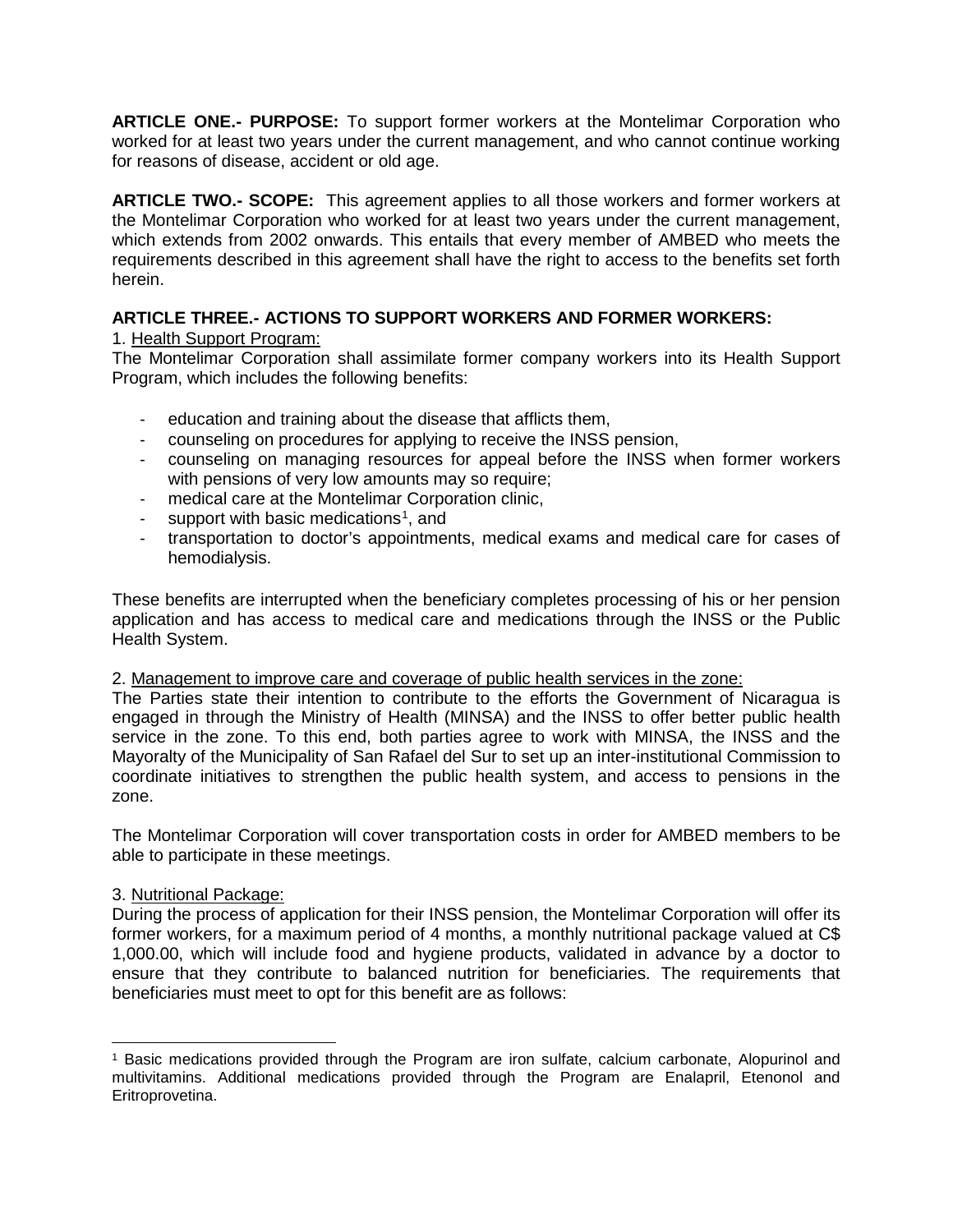- Be a former worker of the Montelimar Corporation having worked at least two years under the current management (from 2002 onwards),

- Have an illness or physical disability for reasons of an accident or old age,
- Not be working or receiving additional income, and
- Be actively engaged in applying for a pension from the INSS.

#### 4. Project for Generating Employment and Income

With the aim of helping to improve the quality of life for its former workers and the development of their communities through creation of opportunities for employment and income, the Montelimar Corporation shall include within the pillar of *"Development and Opportunity"* of its CSR Strategy a Project for Self-Sustainable Business Development in garment production with the necessary capacity to meet the Montelimar Corporation's annual demand of uniforms. The project envisions the setting up of a Cooperative comprised of former workers of the Montelimar Corporation who cannot work owing to illness, accident or old age, which the Montelimar Corporation will support in the following manner:

- Paying all legal expenses for establishing the Cooperative;
- Offering advice and follow-up in the legal establishment of the Cooperative;<br>- Helping with the financial assessment of the project:
- Helping with the financial assessment of the project;
- Providing the financial contribution for the project's initial investment, with respect to premises and the acquisition of equipment, machinery and raw material;
- Offering training to members of the Cooperative in matters of: legal requirements, legal and fiscal responsibilities, project management, conflict resolution, cooperativism, leadership, team work, innovation, entrepreneurship and continuous improvement, among others;
- Providing capacity building to those who would work for the Cooperative;
- Temporary support with initial operating costs; and
- Allowing the Cooperative to participate in bidding for the contract to provide uniforms for personnel of the Montelimar Corporation, meeting conditions for competitiveness in terms of price, quality and delivery dates, just like any other supplier.

The proposal for this garment production project was selected taking into account the following:

- There is already a similar success story at the Monte Rosa Plant (*Ingenio Monte Rosa*)
- From the outset, the Montelimar Corporation will be able to be its first client
- This kind of project in the zone has short-term growth opportunities because of the different companies located in the zone with this same need
- This project can be developed in the short term, and with almost immediate impact
- The project will allow for the development of new technical and behavioral skills.<br>- The project will be a source of employment and income generation for the comm
- The project will be a source of employment and income generation for the community
- The project will be a starting point for new business initiatives that can be identified with the experience acquired, and
- The project establishes the opportunity to create strategic alliances with the Cooperative of Multiple Love and Peace Services (COSEMUAP)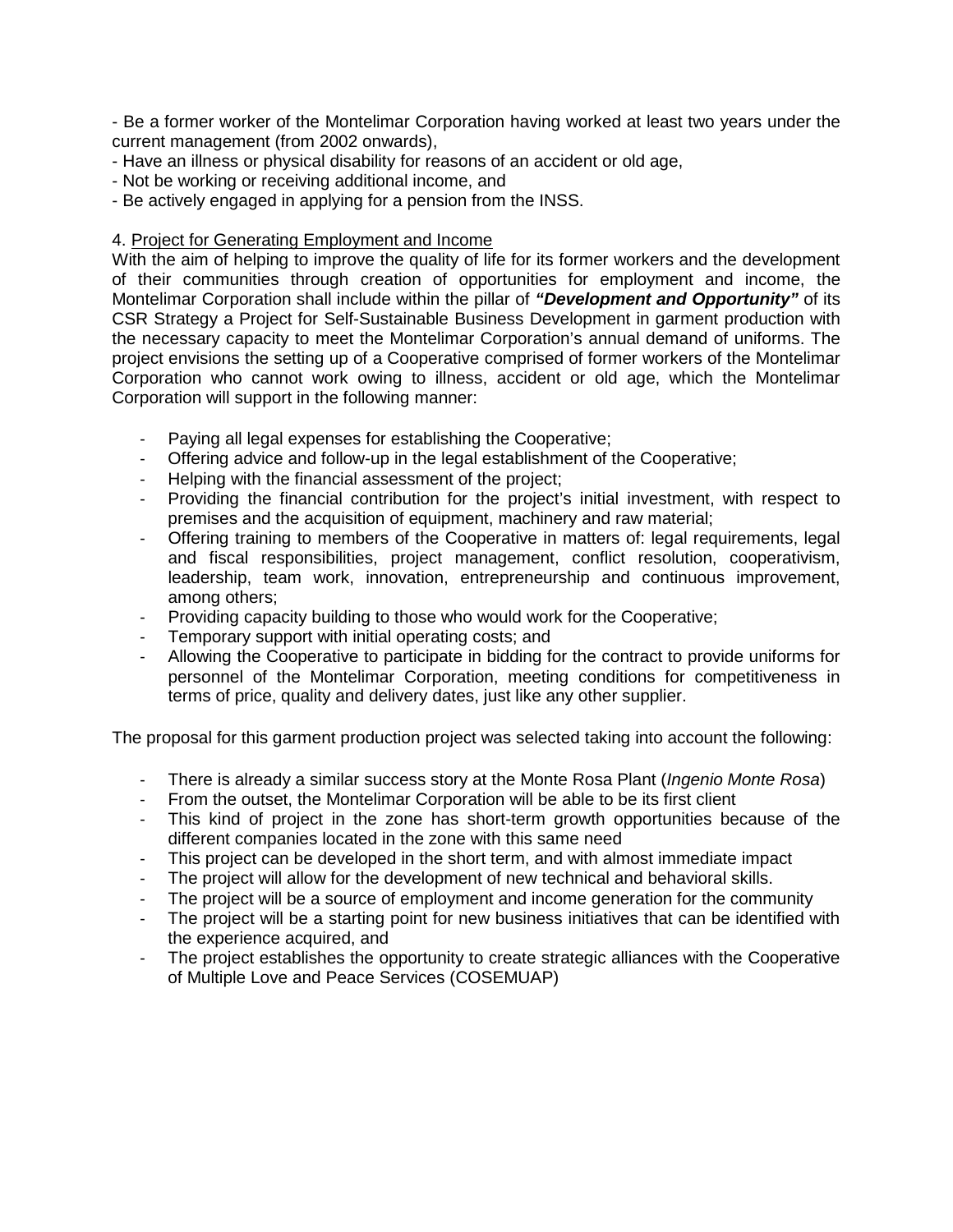# **ARTICLE FOUR.- NEXT STEPS:**

- 1. Upon signing this agreement, AMBED will send a list of those of its members who are candidates for eligibility to the programs mentioned in this agreement.
- 2. The Montelimar Corporation shall verify with its records that such individuals qualify for the programs, and will decide on the most convenient form of identification document that would ensure its access to the Ingenio.
- 3. The Parties will promptly prepare an implementation plan for the constitution of the cooperative and the development of the garment project, which will detail the activities, the deadlines, the responsibilities and the resources.
- 4. Based on other successful experiences, AMBED will start to explore options in order to design an additional project to support creation and strengthening of individual businesses, to be developed by the Cooperative. Once designed, the project will be presented to the Montelimar Corporation and other institutions that could be interested in co-financing it.

Given in the Municipality of San Rafael del Sur on the 26<sup>th</sup> of the month of January 2017, 3 (three) copies of this Agreement are hereby signed.

For AMBED:

| José de la Cruz Bermúdez Sánchez -<br>President    |  |
|----------------------------------------------------|--|
| Víctor Manuel Solórzano Flores - Vice<br>president |  |
| Basilio Antonio Martínez - Secretary               |  |
| Yoban Sebastián Rodriguez Núnes -<br>Treasurer     |  |
| Víctor Hernández Sequeira - Chairman               |  |
| Edwin Cáceres Rojas - Advisor                      |  |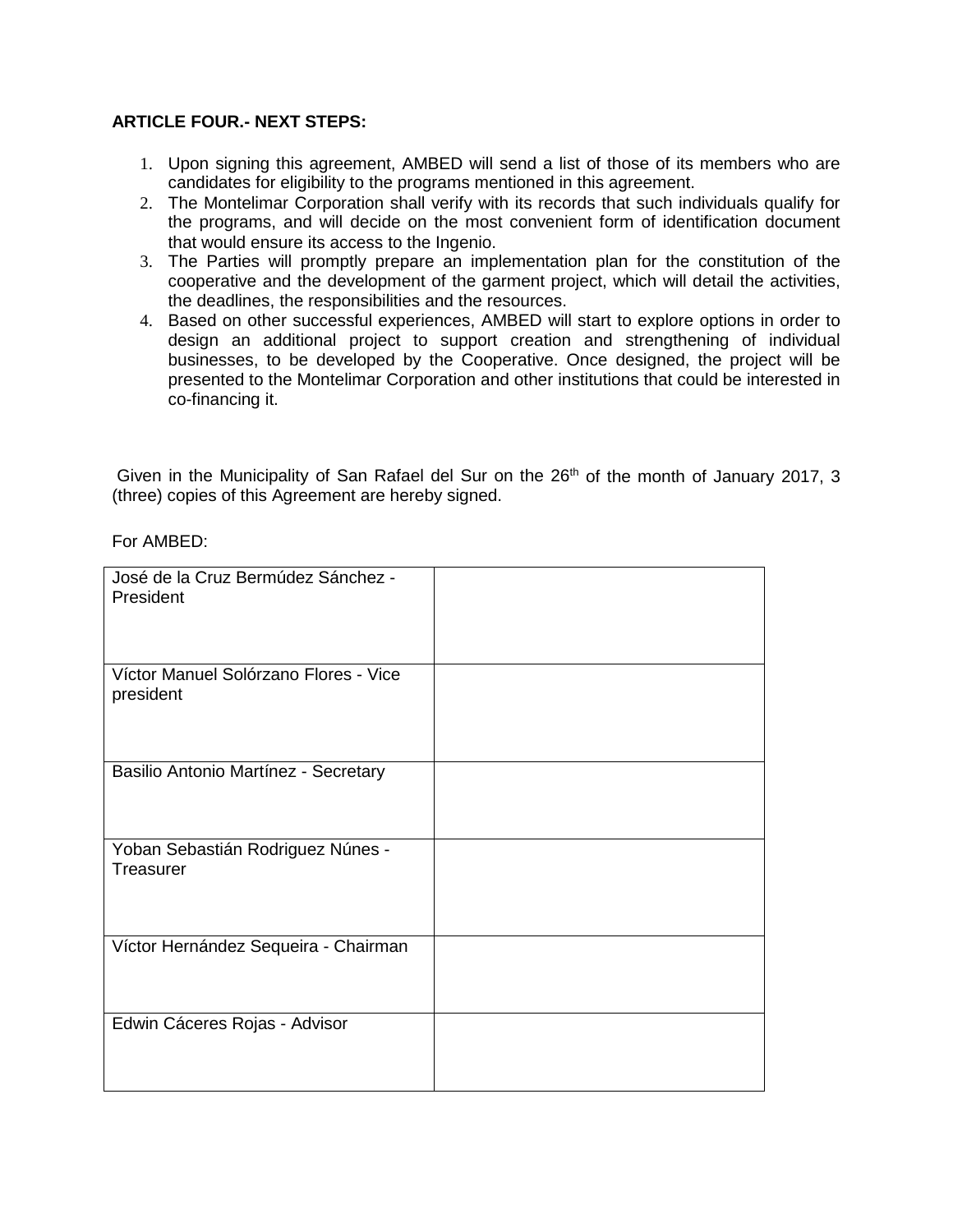Cecilio Rojas – responsible for oversight

For Corporación Montelimar S.A.:

| Oscar Montealegre - General Manager                          |  |
|--------------------------------------------------------------|--|
| Oscar Gutiérrez - Administrative<br>Manager                  |  |
| Danelia Baltodano – HR Manager                               |  |
| Marlon Vargas - Supervisor of the<br>agricultural production |  |
| Varinia Herrera - Cooordinador of CSR<br>and communication   |  |
| Erick Prado - Occupational doctor                            |  |

# For the CAO team:

| Rogerio Cuadra Cardoze |  |
|------------------------|--|
|                        |  |
|                        |  |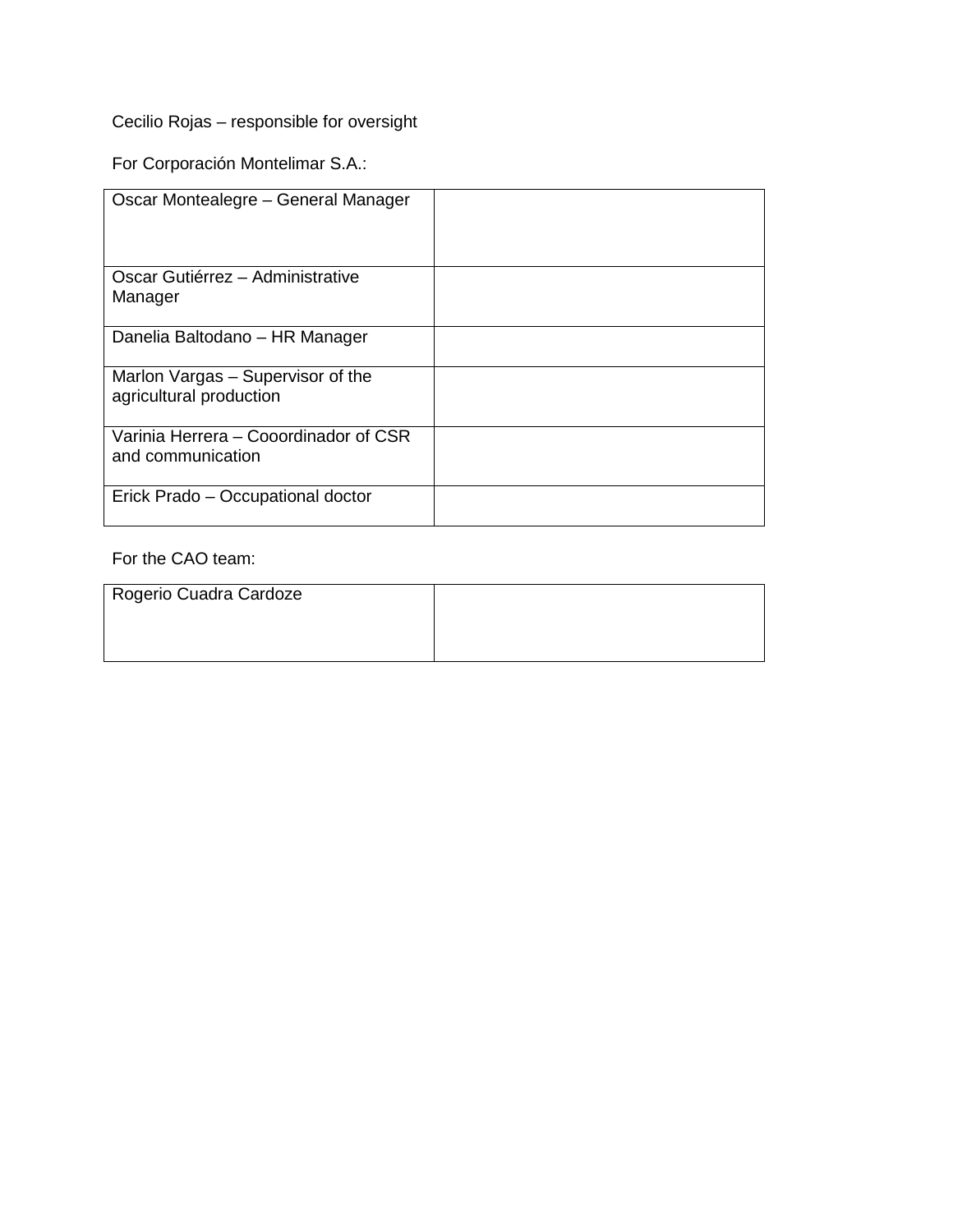### ANNEX II

# **PROCEDURE FOR THE JOINT COMMITTEE OF CORPORACIÓN MONTELIMAR AND THE ASOCIACIÓN MONTELIMAR BENDICIÓN DE DIOS TO RESPOND TO COMPLAINTS.**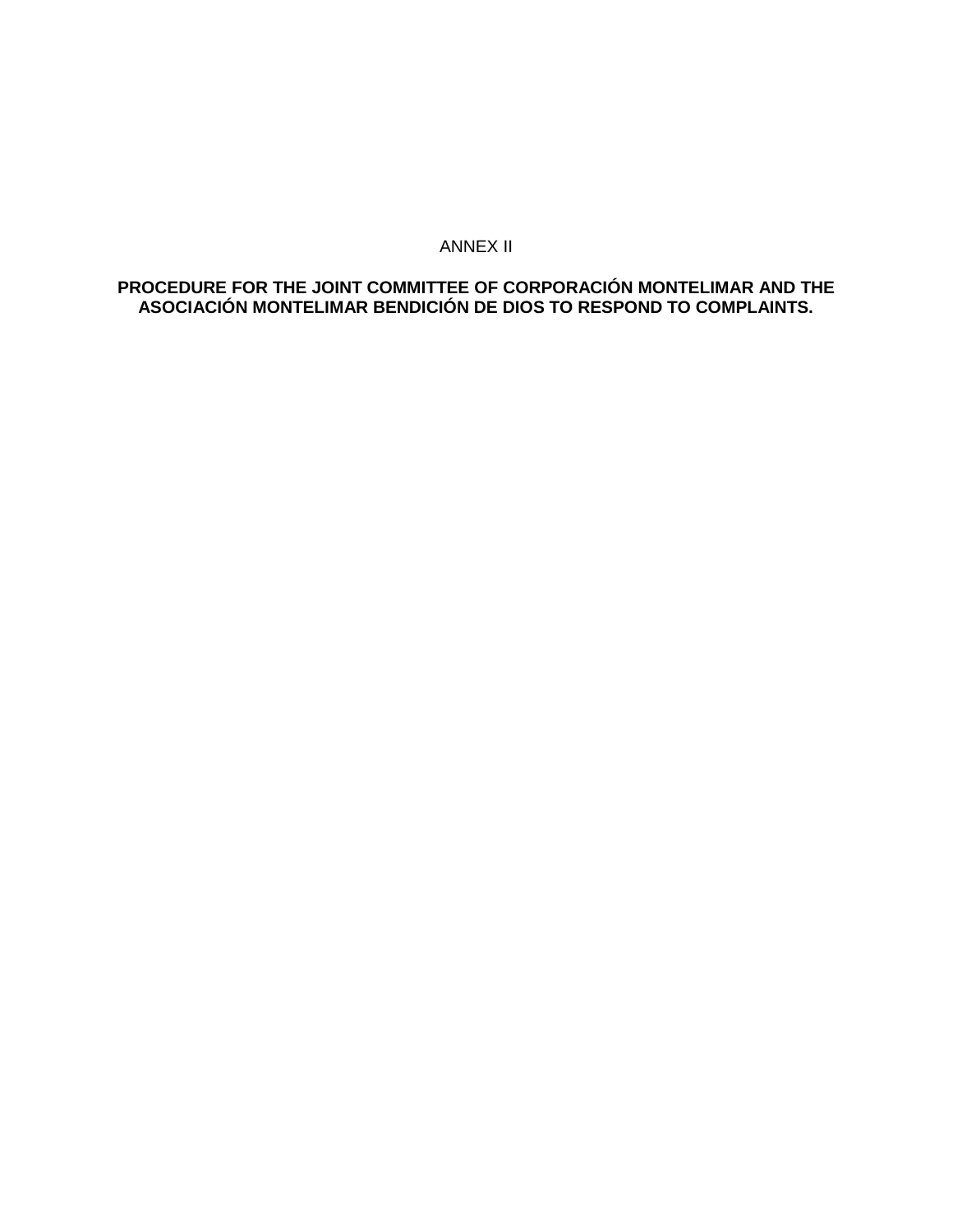#### **Draft Procedure for the Joint Committee of the Corporación Montelimar and the Asociación Montelimar Bendición de Dios to respond to complaints**

# **1. BACKGROUND**

- 1.1 On June 3, 2016, the Corporación Montelimar (Montelimar Corporation, hereinafter, "the CM," or "the Plant," or "the company"), and the Asociación Montelimar Bendición de Dios (hereinafter, "AMBED," or "the association") agreed that AMBED will publicize the existence of the mechanisms the Plant has at its disposal to respond to internal and external complaints. They also agreed that AMBED will function as an additional channel to receive any complaints that its members or their relatives from neighboring communities may file. To this end, they agreed to establish a Joint Committee through which AMBED can forward to the CM the complaints it has received in order for the management of the Plant to address them through the mechanisms that have now been established.
- 1.2 On June 22, 2016, AMBED and CM held a first meeting at which the company submitted a proposal for the functioning of the Committee. The proposal was well received by AMBED's representatives, and it was agreed to prepare a procedure for the functioning of the Committee.

# **2. PURPOSE OF THE PROCEDURE**

- 2.1 The purpose of this procedure is to establish the rules that will govern the functioning of the Committee, and by which AMBED will be able to bring complaints to the attention of the CM.
- 2.2 This procedure does not involve a modification of the procedures established by the CM for its mechanisms to respond to internal and external complaints, on which the functioning of the Committee is based, and which description is attached as an Annex to this proceeding.
- 2.3 While the procedures of the CM distinguish between "complaints" and "claims" and grant them a slightly differentiated treatment, both terms are to be used indiscriminately for the purposes of this procedure.

# **3. PURPOSES OF THE COMMITTEE**

- 3.1 The Committee aims to establish an accessible, transparent and effective mechanism to respond to and resolve any complaints and claims that may be submitted through AMBED, its members and communities.
- 3.2 The Committee seeks to facilitate an effective dialogue and open lines of communication in order to address complaints and claims of AMBED members.
- 3.3 The Committee contributes to the continuous improvement of the company's mechanism to respond to complaints.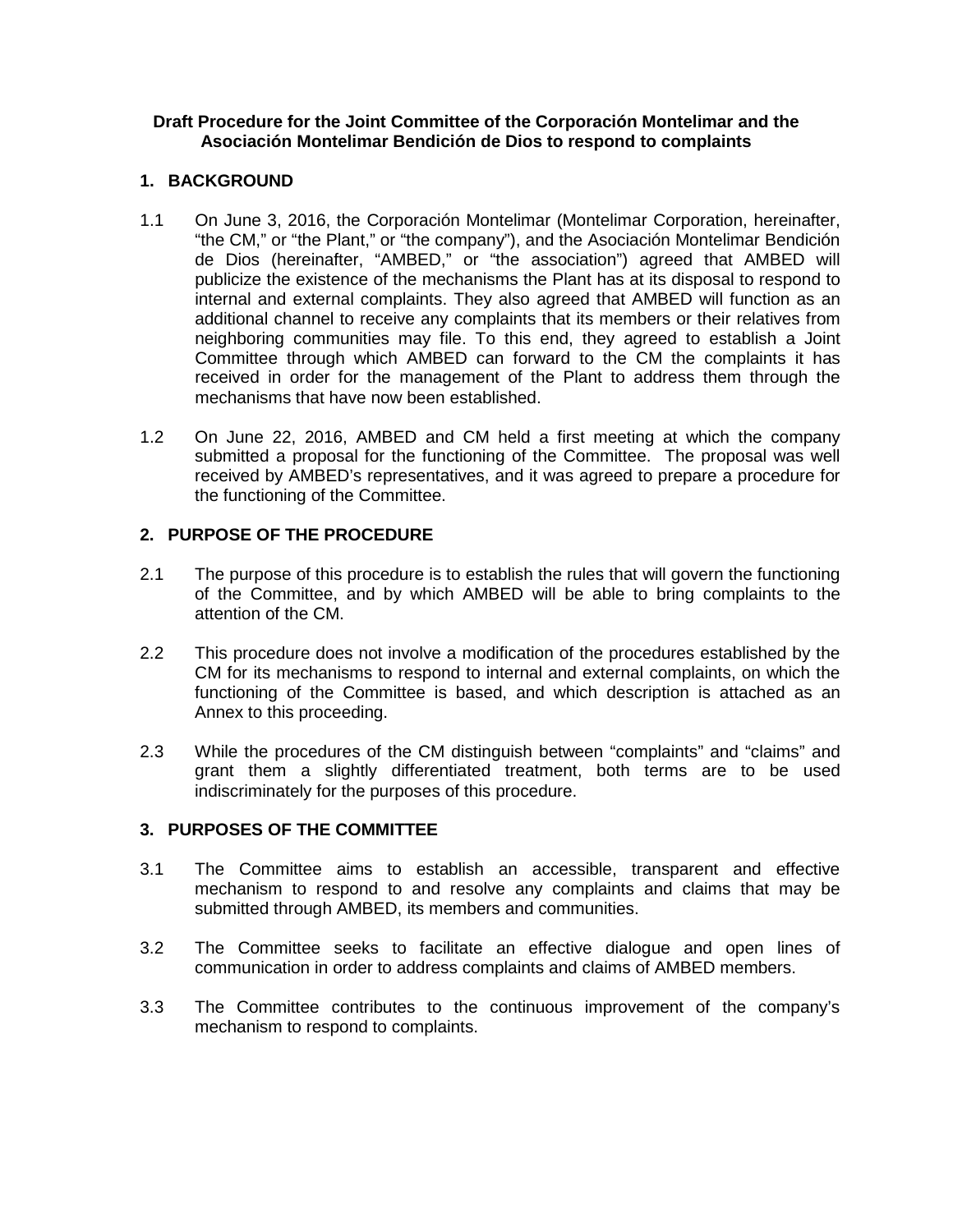# **4. COMPOSITION OF THE COMMITTEE**

- 4.1 The committee shall be made up of two representatives from each one of the parties. The Montelimar Plant shall be represented by Human Resources Management and the Department of Corporate Social Responsibility (CSR), while AMBED shall be represented by the Vice President and the chairman of the Board of Directors.
- 4.2 Each party is free to change its representatives as it may deem appropriate.

# **5. FUNCTIONS OF THE PARTIES**

- 5.1 AMBED shall facilitate communication between its members and communities and Montelimar.
- 5.2 The CM shall guarantee that complaints and claims received by AMBED are addressed by the mechanism for internal and external complaints established by the company. It shall also provide feedback to AMBED on the responses it gives to complaints received, as appropriate.

#### **6. COMMITTEE MEETINGS**

- 6.1 Committee meetings shall be ordinary or extraordinary, and are to be held in the offices of the CM.
- 6.2 Ordinary meetings are to be held on the last Tuesday of each calendar month if there are new complaints or claims for AMBED to present, or there are responses for the CM to report concerning complaints submitted by former workers who are AMBED members. In such cases, the chairman of AMBED shall request the meeting.
- 6.3 Extraordinary meetings are to be held whenever necessary at the request of either one of the parties, indicating the matter to be addressed.
- 6.4 Requests for an ordinary or extraordinary meeting are to be made by e-mail, in writing or by phone call to Human Resources or CSR.

#### **7. RECEIPT AND PROCESSING OF COMPLAINTS**

- 7.1 AMBED can submit claims by former workers, active workers and members of the communities.
- 7.2 Although the CM accepts verbal or written complaints in any format, both parties agree that in order to provide a better response, it is appropriate for complaints to be submitted in the format provided by the company.